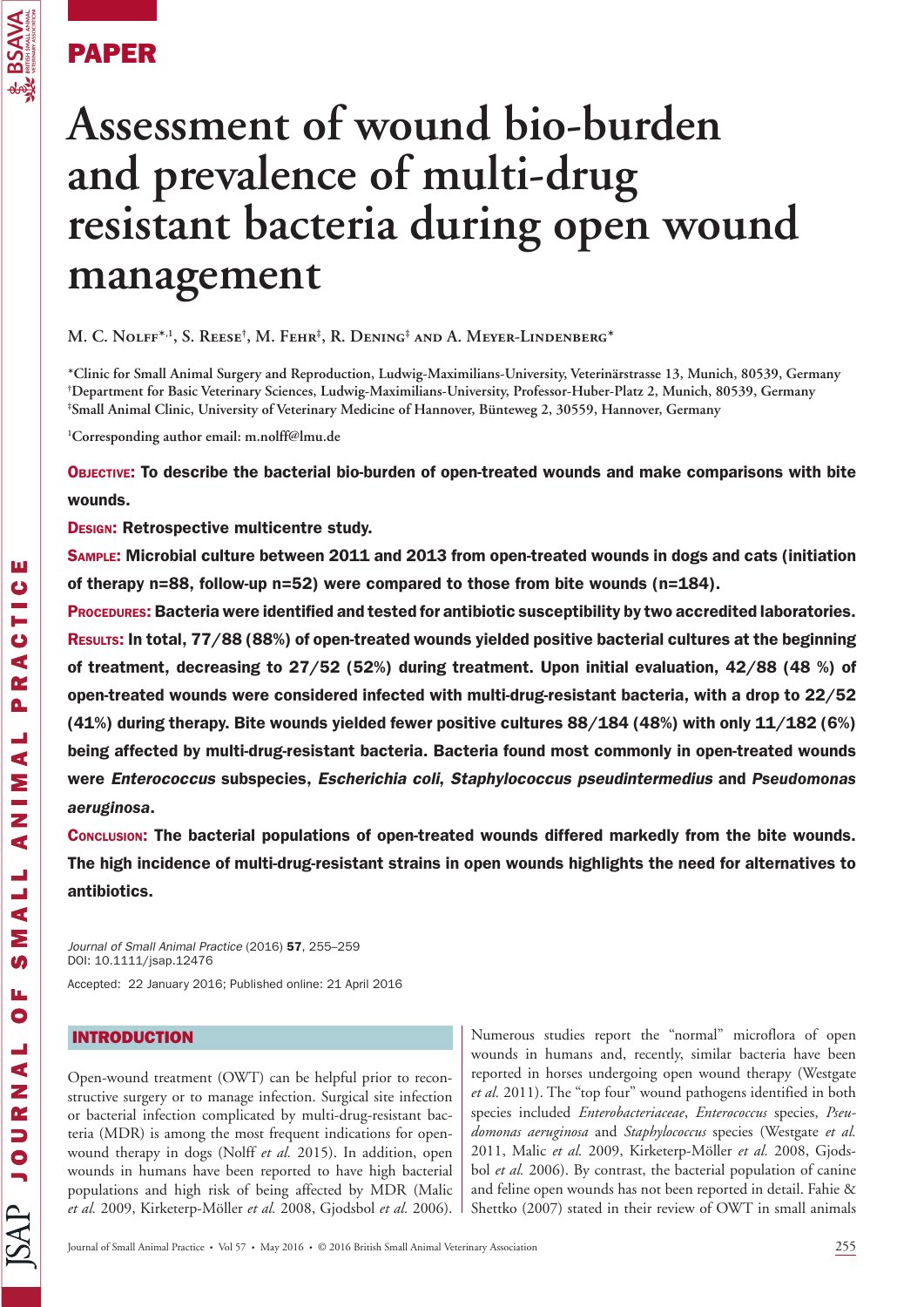that " *bacterial organisms anticipated to be present within a wound - or to become present within a wound during open wound management - include Staphylococcus aureus,* ß *-hemolytic Streptococcus, Staphylococcus epidermidis, hemolytic Streptococci, Escherichia coli*  and Proteus spp.<sup>"</sup>, but investigation of the prevalence of MDR bacteria in open wounds is lacking. Fahie *et al.* 's list differs markedly from the "top four" bacterial species identified in human and equine wounds. *P. aeruginosa*, which is regarded as one of the most important pathogens in open wounds in humans and horses (Westgate *et al.* 2011, Malic *et al.* 2009), is notably absent.

The large impact of *P. aeruginosa* arises because it can form stable biofilms, is associated with high incidence of fatal infections in hospitalised humans, and has a strong tendency to develop multi-drug resistance (European Centre for Disease Prevention and Control 2014). *S. aureus, Enterococcus* species, and bacteria belonging to the *Enterobacteriaceae* family are also known to be responsible for severe healthcare-associated infections in humans (European Centre for Disease Prevention and Control 2014).

 Since there is currently no information available on the bacterial population of wounds during OWT in dogs and cats, this study aimed to evaluate the wound status and report bacterial culture results with special emphasis on the prevalence of MDR.

## MATERIALS AND METHODS

 The medical records between January 2011 and October 2013 of two clinics were searched for dogs and cats that underwent open wound therapy and had reported bacterial culture results. These results in these patients were compared to those of a group treated for bite wounds at one of the clinics during the same period. Bite wounds were surgically debrided and culture swabs were obtained after debridement and before lavage. All bite wounds were closed primarily after insertion of Penrose drains. Results were categorised by species, clinic, treatment modality in OWT (foam dressing or negative pressure wound therapy) and antibiotic pre-treatment, plus the number of isolated bacterial species and detection of MDR.

 Multi-drug resistant organisms were defined by their resistance against three or more major antibiotic classes (Gandolfi de Christopherus *et al.* 2013). In addition, the frequency of individual bacterial isolates was compared between initiation of OWT and follow-up assessments (taken at any time during OWT), as well as between initiation of OWT and bite wounds.

#### Tissue sampling and bacterial isolation

 All wounds were swabbed from the surface of the wounds after debridement, avoiding skin contamination (sterile transport swab, Sarstedt AG & Co, Sarstedt, Germany or Transystem®, Hain Lifescience GmbH, Nehren). Culturing and identification of the bacteria were performed by two accredited diagnostic laboratories (Institute of Microbiology, Ludwig-Maximilians-University, Munich and Institute of Microbiology, University of Veterinary Medicine Hannover, Foundation). Phenotypic antibiotic resistance was assessed according to the Clinical and Laboratory Standarts Institute (CLSI VET01 document)

 guidelines. All isolates were tested for susceptibility to the following: doxycycline, sulfonamid-trimethoprime, amoxicillin-clavulanic acid, cefalothin, cefovecin, nitrofurantoine, enrofloxacin, marbofloxacin, gentamicin, imipenem, ampicillin and amicacin.

#### RESULTS

## Patient data

 Bacterial culture results were available for 88 patients at the beginning of open-wound therapy; of these, 63 (71%) were dogs and 25 (28%) were cats. The reason for open wound management was infection in 62 (71%), trauma in 22 (25 %), ischaemic necrosis in 2 (2%) and unknown in 2 (2%). OWT was performed using foam dressing in 70 (79%) and negative pressure wound therapy in 18 (21%). Follow-up bacterial cultures were available in 52 patients (36 dogs and 16 cats) during therapy. In the group with bite injuries, bacterial culture results were available for all 184 patients that underwent surgery; of these, 159 (86%) were dogs and 25 (14%) were cats.

#### Culture results

 Bacterial cultures were positive in 77/88 (88%) at the beginning of OWT and 27/52 (52%) during OWT. In total, 88/184 (48%) patients with bite wounds had positive cultures (Fig 1). Mean time to follow-up culture in the OWT group was 7 days (range 3 to 18) .

 Of the isolated bacteria, 42/88 (48%) were classified as MDR at the beginning of OWT, decreasing to 21/52 (41%) of those available for analysis during treatment. In the bite wound group, only  $11/184$  (6%) of bacteria were considered MDR (Fig 1). Thus, patients undergoing OWT were more frequently affected by MDR bacteria both at the beginning and during OWT than bite wounds.

 A total of 44 (50%) were pre-treated with antibiotics at initiation of OWT, compared with 5 (2%) bite injuries. Antibiotic pre-treatment was correlated with MDR at initiation of OWT [31/44 (70%) of the pre-treated patients were affected by MDR bacteria] and in the bite wound group [4/5 (80%) of the



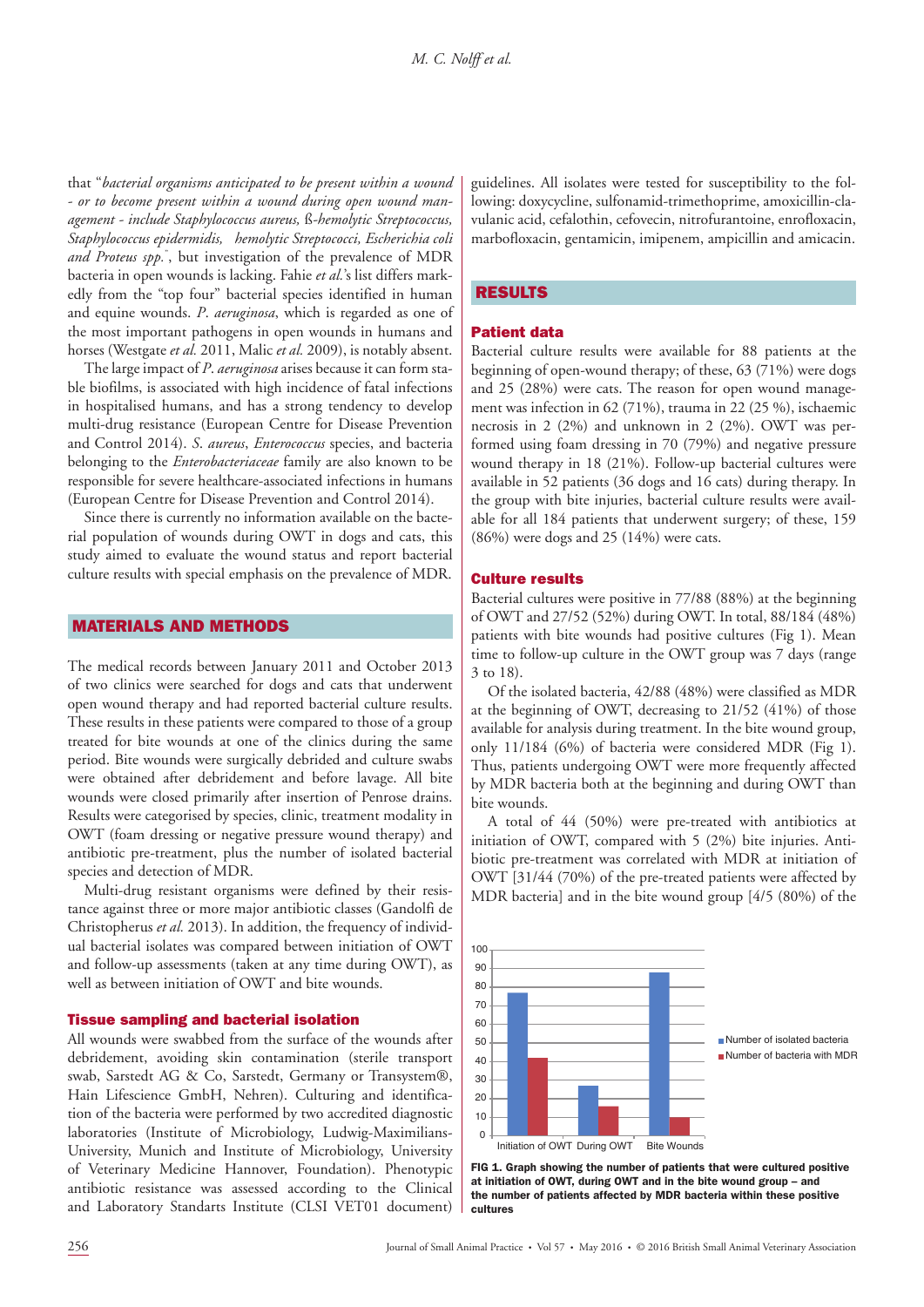#### Table 1. Relation between patients affected by MDR and antibiotic pre-treatment at initiation of OWT and in bite wounds

|                            | <b>Antibiotic</b>     | No antibiotic |
|----------------------------|-----------------------|---------------|
|                            | pre-treatment         | pre-treatment |
|                            | Initiation OWT (n=88) |               |
| Isolated bacteria MDR*     | 31                    | 11            |
| Isolated bacteria non-MDR* | 13                    | 33            |
|                            | Bite wounds (n=184)   |               |
| Isolated bacteria MDR*     | $\overline{4}$        |               |
| Isolated bacteria non-MDR* | 1                     | 172           |
| *Number of patients        |                       |               |

 pre-treated patients were affected by MDR bacteria]. No apparent differences were observed between the results in dogs and cats, nor an effect of OWT modality (Table 1).

### Isolated bacterial species

 A total of 29 different bacterial species were detected at initiation of open-wound therapy. Of those, *Enterococcus* species, *Escherichia coli* , *Staphylococcus pseudintermedius* , *P* . *aeruginosa* , *Enterobacter* subspecies and *Pasteurella multocida* were most common. The median number of isolated bacterial species was two (range 1 to 5) . There were no major differences in bacterial species isolated from dogs or cats, except for *S. aureus*, which was found more often in cats than in dogs in OWT  $[24\% (n=6)$  of cats affected;  $3\%$  (n=2) of dogs affected, overall 9% (n=8) of isolated bacteria].

 During OWT, a total of 16 different bacterial species were detected. Of these, *Enterococcus* species, *E* . *coli* , *S* . *pseudintermedius* , *P* . *aeruginosa* and *Enterobacter* species were most common (Table 2). There was an increase in proportion (but not number) of *P. aeruginosa* isolates from 16% (n=14) in the beginning to  $27\%$  (n=14) in the follow-up results during OWT (it must also be noted that these were not the same 14 patients at the two time points). No impact of treatment modality or clinic was apparent  $(Fig 2)$ .

 A total of 18 different bacterial species were detected in patients with bite wounds. Of those, *Streptococcus canis* , *Streptococcus* species, *Staphylococcus* species, *Pasteurella multocida* , *Enterobacter* species, *S* . *pseudintermedius* , *Enterococcus* species were most common. The median number of isolated bacteria per wound was one (range 1 to 5) (Fig 2). There were no major differences in detected species between dogs and cats in the bite wound group except for *Pasteurella multocida*, which was found more often in cats than dogs  $[19\% (n=5)$  of cats affected,  $4\% (n=6)$  of dogs affected, overall  $6\%$  (n=11) of isolated bacteria].

#### Comparison of isolated bacteria in OWT and bite wounds

*Enterococcus* species, *E* . *coli* , *S* . *pseudintermedius* and *P* . *aeruginosa* were isolated more often from open wounds than bite wounds.

#### MDR bacteria in open wounds

While 19 (67%) *E. coli* isolates from open wounds at the beginning of OWT and 9 (83%) from open wounds during treatment were considered MDR, none of the *E. coli* isolates in bite wounds were considered MDR. Comparable results were found for *Enterococcus faecalis* [OWT initiation: 21 (72%), OWT followup 4 (66%), bite wounds 0 (0%)], *S* . *pseudintermedius* [OWT initiation 12 (57%), OWT follow-up 4 (100%), bite wounds 0 (0%)], *Enterobacter* species [OWT initiation 6 (66%), OWT follow-up 4 (80%), bite wounds 1 (8%)] and *P. aeruginosa* [OWT] initiation 11 (78%), OWT follow-up 9 (82%), bite wounds 1 (12%)]. In summary, the proportion of MDR increased during OWT for all isolated bacteria except *Enterococcus faecalis* . Antibiotic treatment before OWT as well as before bite wound treatment was associated with presence of MDR (Table 1).

# **DISCUSSION**

 We found that *Enterococcus* species, *E* . *coli* , *S* . *pseudintermedius* and *P. aeruginosa* were the most common bacteria isolated from open wounds, which is similar to results reported during OWT in horses and humans (Westgate et al. 2011, Kirketerp-Möller *et al* . 2008 , Malic *et al.* 2009 , Gjodsbol *et al.* 2006 ). These bacteria are also frequently encountered in surgical site infections in small animals (Nelson 2011, Weese 2008), and the majority of patients with open-treated wounds represent complicated surgical site infections (Nolff et al. 2015).

 All these isolates represent opportunistic ubiquitous pathogens, which reside in the environment (Pseudomonas), on the skin of the host (*Staphylococcus*) or within the gastrointestinal tract (Gandolfi de Christopherus *et al.* 2013 , Garbacz *et al.* 2013, Osland et al. 2012, Damborg et al. 2009, Malic et al. 2009, Weese 2008, Hanssen & Ericson-Sollid 2006, Gjodsbol et al. 2006), and numerous reports have identified these ubiquitous pathogens as the main contaminants in open wounds (Malic *et al.* 2009). We also found a high prevalence of MDR in our open wounds compared to the bite wound group. Studies on hospitalised dogs have shown that MDR *Enterococcus* species isolates in the faeces of the patients increase to abnormally high levels (more than 50% of the total population) during hospitalisation and pre-treatment with antibiotics (Gosh *et al.* 2011 ). In

| Table 2. Overview of patients in which the overrepresented bacteria were isolated at the beginning of OWT, during OWT<br>and in the bite wounds (BW) |                                |                            |                    |  |
|------------------------------------------------------------------------------------------------------------------------------------------------------|--------------------------------|----------------------------|--------------------|--|
| <b>Isolated bacteria</b>                                                                                                                             | <b>Affected initiation OWT</b> | <b>Affected during OWT</b> | <b>Affected BW</b> |  |
| P. aeruginosa                                                                                                                                        | $14/88(15.9\%)$                | 14/52(26.9%)               | 8/184(4.3%)        |  |
| E. coli                                                                                                                                              | 28/88(31.8%)                   | 13/52 (25%)                | 7/184(3.8%)        |  |
| Enterococcus subspecies                                                                                                                              | 29/88 (33%)                    | $12/52(23.1\%)$            | 11/184(6%)         |  |
| S. pseudintermedius                                                                                                                                  | $21/88(23.9\%)$                | 6/52(11.5%)                | $13/184(7.1\%)$    |  |
| Proteus vulgaris                                                                                                                                     | $2/88$ (2.3%)                  | 2/52(3.8%)                 | 0/184(0%)          |  |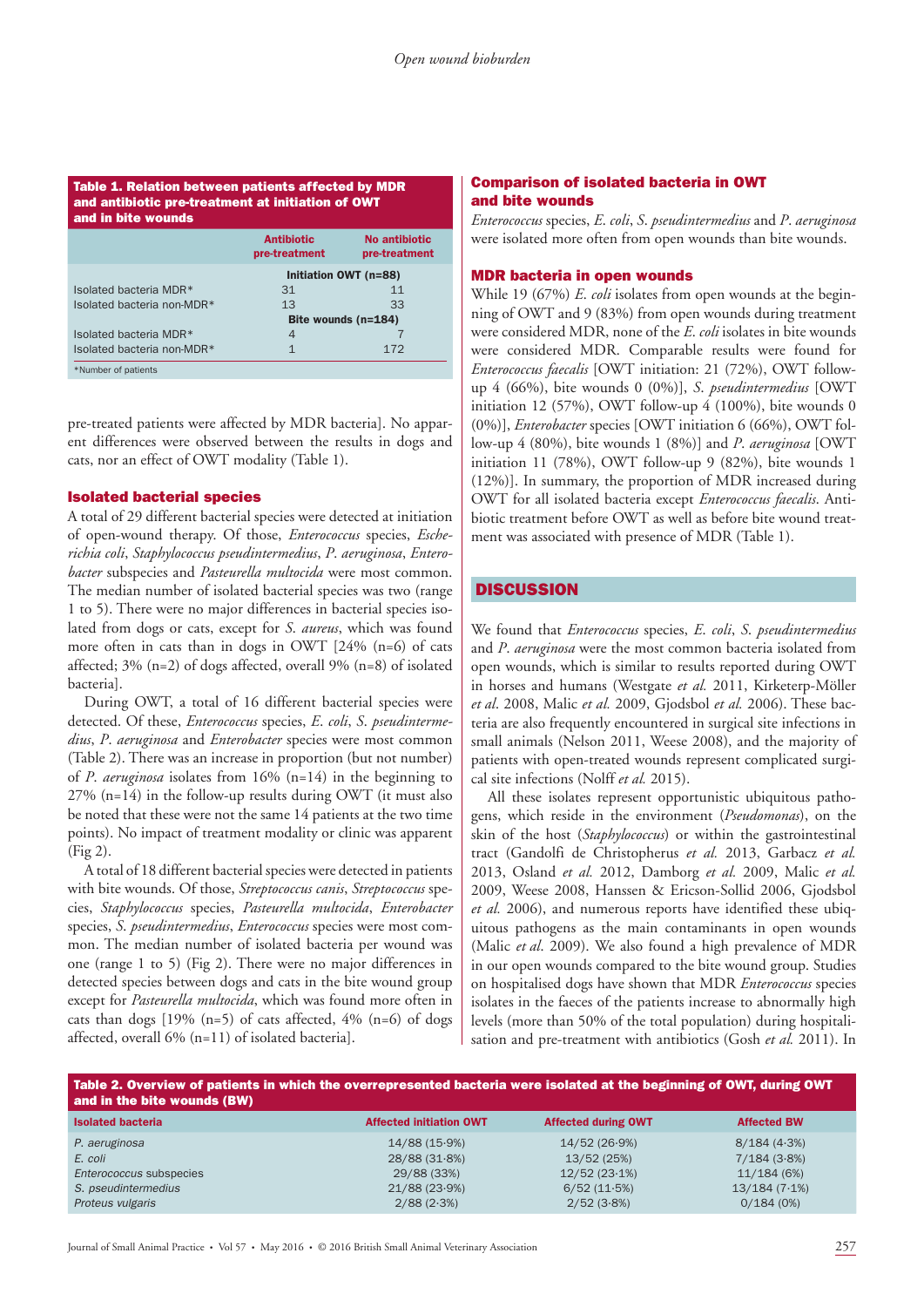*M. C. Nolff et al.*



FIG 2 . All isolates that were identified as overrepresented.\*Isolates that were overrepresented in open wounds, # Isolates that were overrepresented in bite wounds

addition, the overall susceptibility of *Enterococcus* species isolates in diseased dogs treated with ß-lactam antibiotics is generally low (Damborg et al. 2009). Similar to the observations made for *Enterococcus* species, an increase of MDR during hospitalisation in dogs has been described for *E. coli* (Ogeer-Gyles *et al.* 2006) and *S* . *pseudintermedius* (Gandolfi de Christopherus *et al.* 2013 ). This may explain our observations on open wounds, because the majority of affected patients had previously been treated with antibiotics or hospitalised and, in some cases, patients had been receiving three or four different antibiotics prior to presentation for OWT and prior to any bacterial culture. In contrast, the majority of bite would patients (98%) was not hospitalised before wound treatment nor received antibiotics.

 Similar to previous studies (Gandolfi de Christopherus *et al.* 2013, Ogeer-Gyles *et al.* 2006), we found that antibiotic pretreatment appeared to be linked to isolation of MDR, which was detected at initiation of open-wound therapy. Antibiotic pre-treatment may have been effective in eradicating the "average bacteria," but selected for species we found most commonly. In contrast, patients that had sustained bite injuries were very rarely (2%) exposed to hospitalisation and antibiotic treatment. However, we were still able to detect a correlation between antibiotic treatment and MDR. This finding has to be interpreted with care, since only a very small number of patients  $(n=5)$  with bite wounds was affected by MDR at all.

 All patients receiving OWT in this study also received at least one antibiotic during treatment but this was not associated with a change in MDR isolation. Increases in MDR strains of *E* . *coli* , *S* . *pseudintermedius* , *Enterobacter* species and *P* . *aeruginosa* were apparent. Among these, *P. aeruginosa* showed the largest increase in MDR during therapy.

Little is known about the role of *P. aeruginosa* infection in the wounds of domestic animals, despite the fact that it has been reported to cause surgical site infections (Weese 2008). As previously documented for strains of this bacterium isolated from

human hosts, these isolates were also often MDR (Weese 2008). The increase during therapy may be associated with their propensity to form biofilm, the high potential for MDR development and their robust environmental persistence rate (Fazli *et al.* 2011 , Kirketerp-Möller *et al.* 2008 , Weese 2008 ).

 In spite of the targeted use of antibiotics during OWT, we were unable to significantly reduce the number of colonised wounds relative to the initial presentation. Wounds, with their moist, protein rich environment, offer an ideal environment for biofilm formation (Malic et al. 2009), and the formation of mature biofilm in wounds has been described for *Staphylococcus pseudintermedus* in dogs and *Enterobacteriaceae* , *Enterococcus* species, *Staphylococcus* species, and *P* . *aeruginosa* in the horse (Singh *et al.* 2013, Westgate *et al.* 2011). The residual colonisation might result because the isolated bacteria are capable of biofilm formation (Oliveira et al. 2014, Garbacz et al. 2013, Gandolfi de Christopherus et al. 2013, Osland et al. 2012, Malic et al. 2009, Hanssen & Ericson-Sollid 2006). However, since we did not investigate biofilm formation in the wounds in our study this possibility is debatable. After the barrier function of the skin has been lost, these ubiquitous bacteria can colonise the wound surface and persist. While all other bacteria are eradicated by surgical intervention and antibiotic treatment, the few species that are well adapted to persist through biofilm formation and various resistance mechanisms remain. In contrast, the flora found in bite wounds resembles a mix of skin and environmental contaminants as well as oral flora of the animal that caused the bite. These bacteria differ from those found in chronic wounds since most of them are easily eradicated.

 An important, but often neglected, question is whether eradication of bacteria within a wound should be the ultimate goal. All but one of the wounds included in this study healed well under OWT despite persistent positive bacterial culture. Nevertheless, it has been demonstrated that certain bacteria within a wound, even if it appears uninfected, delay healing (Park *et al* .